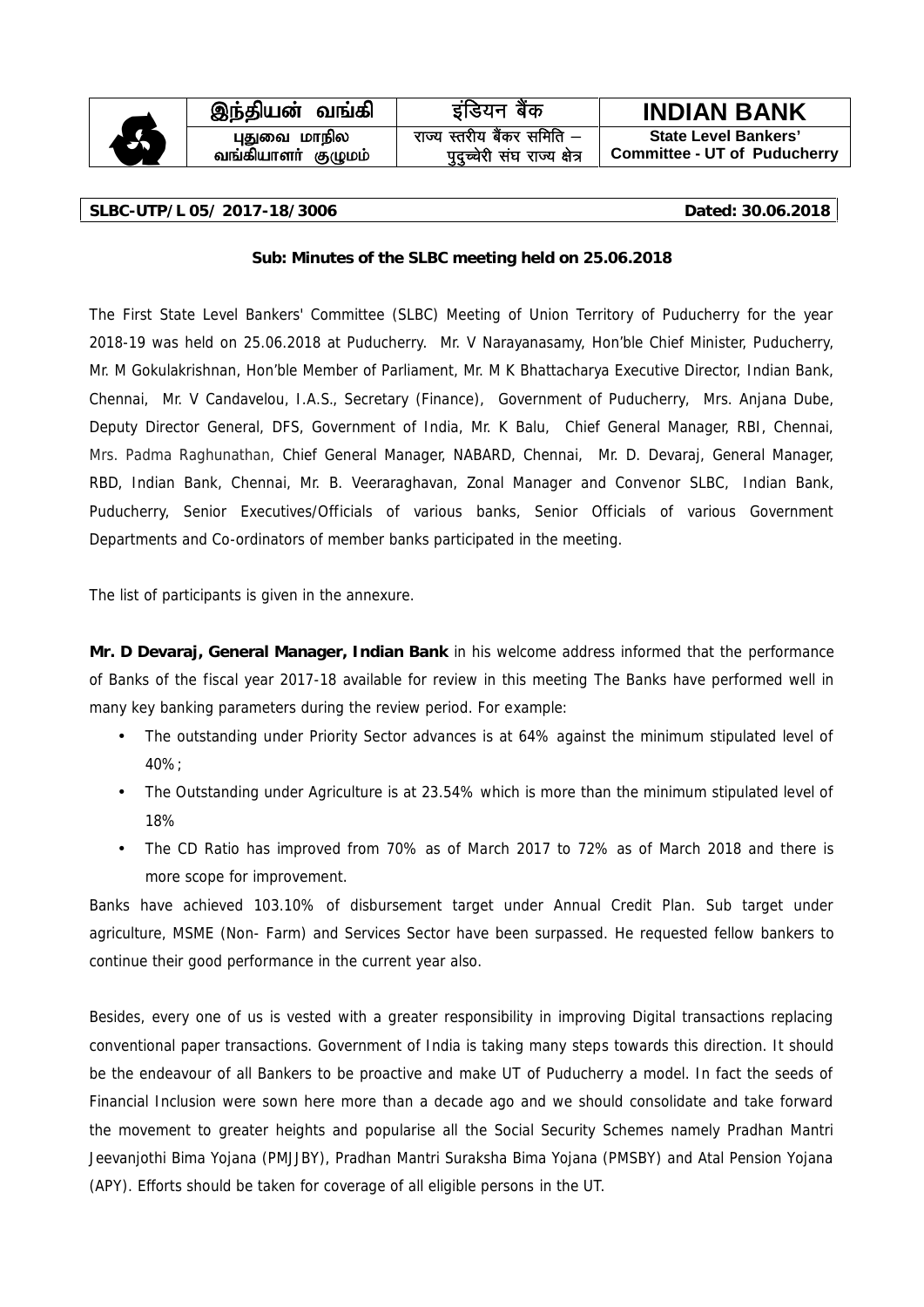The SLBC/Puducherry has always been very vibrant and performing because of the excellent coordination prevailing between Bankers and Government Executives/officials. He requested the forum to continue this journey to attain further glory in the development of the society here and the poor.

**Shri M K Bhattacharya, Executive Director, Indian Bank in his presidential address** congratulated the banks in Union Territory of Puducherry for their good performance in all parameters. He outlined the Economic scenario very briefly. Global economy strengthened in 2017 to 3.8 percent, with a notable rebound in global trade. It was driven by an investment recovery in advanced economies, continued strong growth in emerging Asia, a notable upswing in emerging Europe, and signs of recovery in several commodity exporters. As per Reserve Bank of India's **2 nd Bi-Monthly Monetary Policy Report**, Global economic activity has continued to expand since April 2018. Growth in developing economies is expected to pick up supported by strong momentum, favorable market sentiment, accommodative financial conditions.

#### **Business and Economic Outlook for India**:

India has moved up to 100<sup>th</sup> place in the ranking of countries by 'Ease of Doing Business', improving by 30 places from previous year. World Bank's 'Ease of Doing Business Report 2018' attributes this improvement to ease in payment of taxes online, reforms in access in Credit, improved power supplies, protection to minority investors, introduction of GST, steps initiated towards resolution of problems associated with Non-Performing Assets of Banks, further liberalization of FDI, etc.

Over the medium term, growth is expected to gradually rise with continued implementation of structural reforms that will help to increase productivity and incentivize private investment. Growth will be driven by recovery from transitory effects of currency exchange initiative and stabilisation of GST process, supported by strong private consumption growth. The country's progress on structural reforms initiated in the last few years will help reduce internal barriers to trade, increase efficiency and improve tax compliance.

The teething troubles relating to implementation of the GST are receding, which, coupled with improved, broad-based credit off-take, augurs well for the manufacturing sector and new investment activity. Recapitalisation of Public Sector Banks and stronger resolution mechanism for stressed assets under the Insolvency and Bankruptcy Code (IBC) are likely to further improve the business and investment climate. With Government of India's continued thrust on Rural and Infrastructure sectors, the demand is expected to increase in rural areas and also will boost the private investment. The GDP growth is projected at 7.4% for the year 2018-19 and push in infrastructure investment would nudge the same to around 10%.

**With regard to financial year 2017-18 t**he performance of banks is remarkable last year thanks to the excellent cooperation between bankers and Government officials. He observed that Government of UT of Puducherry has always been pro-active and pioneer in successfully implementing welfare schemes for the socially and economically downtrodden.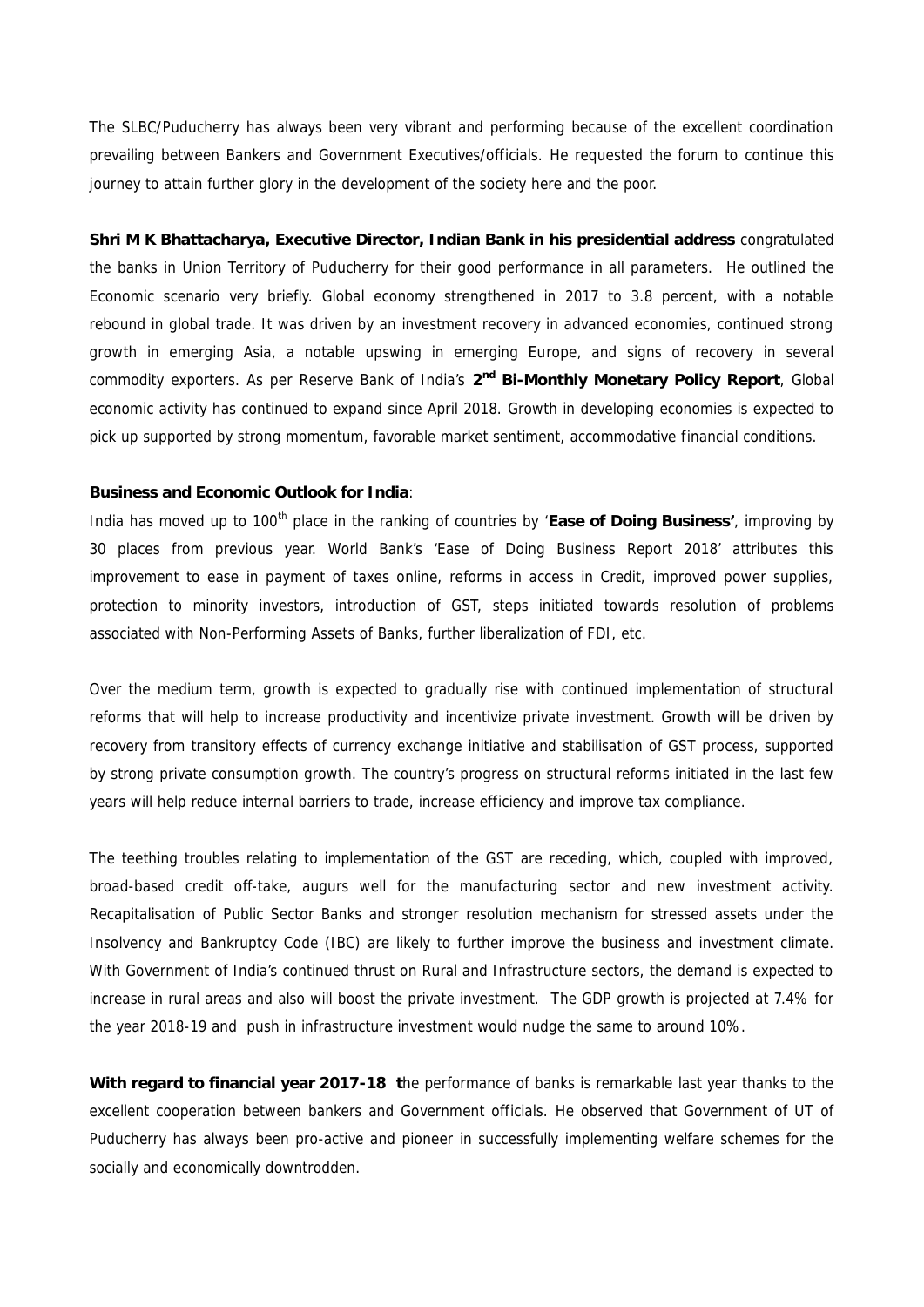**The following are some of the highlights of the performance during FY 2017-18.**

- Credit Deposit ratio is improved to 72% as of March 2018 when compared to March 2017 level of 70%.
- Against RBI stipulated target of minimum 40%, the Priority sector advances was at 64% of total advances.
- Agriculture advances level was at 23.54% against the minimum stipulated target of 18% prescribed by RBI. It is heartening to note that the percentage is maintained over 22% since March 2016.
- The weaker sections advances stood at 17.01% against the mandatory level of 10%, showing a healthy trend indicating that the Government sponsored programmes are well implemented by the stakeholders in UTP.
- Advances to SC/ST under Priority sector lending has grown up from 7.04% as of March 2017 to 7.18% which is again a good sign.
- Lending under minority communities has also grown from 15.26% in March 2017 to 15.69% as on March 2018.

During the year 2017-18, Deposits have witnessed a YoY growth of 8.68% and advances 12.11%. The growth is good but there is more scope for improvement. Let us jointly put more efforts and contribute for the development of this part of the country.

## **PERFORMANCE UNDER ANNUAL CREDIT PLAN**

Banks achieved segment wise targets under ACP and overall achievement was 103.10% for the year 2017- 18. Under Agriculture achieved 104.88%, under MSME 104.23% and other priority sector achievement was 100.12%.Please continue the same tempo this fiscal.

## **FINANCIAL INCLUSION**

Puducherry has started harvesting the benefits of financial inclusion and is evident from the fact that the achievement level of ACP and improvement of CD ratio. He congratulated the banks for their contribution for the successful implementation of Gram SwarajAbhiyan and achievement of Mudra loans target for the year 2017-18. He made special mention of Indian Bank Self Employment Training Institute, Puducherry which has bagging the best performing Rural Self Employment Training Institute(RSETI) award for the year 2017-18 under Union Territory category. Demand has to be created and FLCC should be fully utilized for credit counseling. Growth and prosperity of any region is closely associated with banks operating in the area. So far, the UTP has always been a trend setter. He expressed hope that the banker friends operating in this region will ever be willing to walk that extra mile to excel in their work and help the SLBC/Puducherry in achieving the expectation of the Government and other regulatory bodies in implementing all development related schemes.

**Mr. M Gokulakrishnan Hon'ble Member of Parliament, Puducherry** in his speech commended the banks for their achievement of various targets. He listed some of the core sectors where banks have to concentrate more. Agriculture and MSME are important fields that require more credit. Skill development is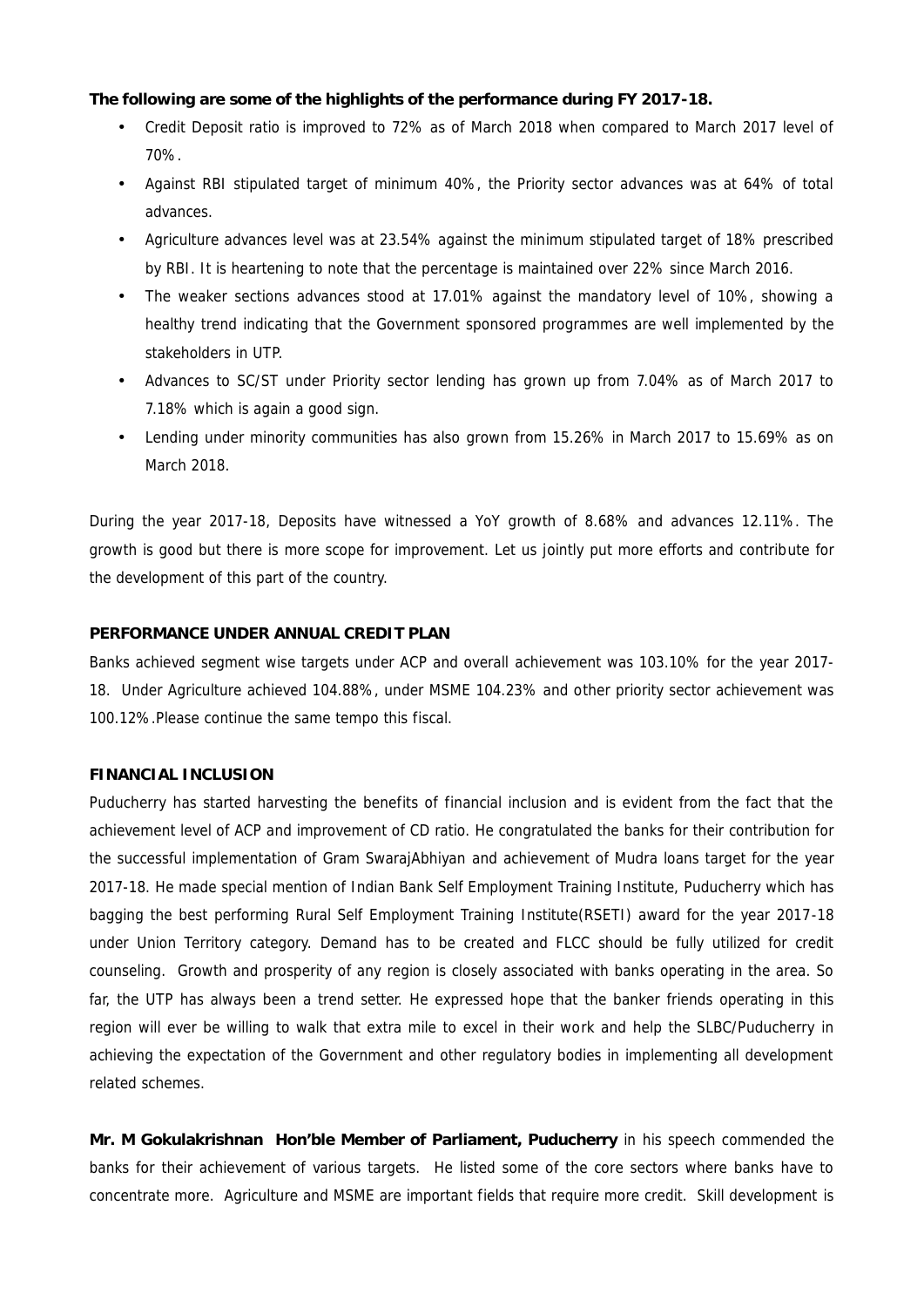to be encouraged. In agriculture organic farming activities are to be financed more. Under educational loan also the target is to be achieved by giving more credit to students. The applications are to be disposed quickly with least turn around time. NABARD has to extend their co-operation in more lending to farmers and rural development which will help in eliminate rural unemployment. This will help in migration of people from rural areas to urban areas in search of better employment. Skill development of rural people with also help in curtailment of migration of people to urban areas. All the banks should achieve the targets in all areas so as to ensure uniform progress for the benefit of the public. In addition to commercial aspects banks should also think on service motive also. NPA is a worrying factor and RBI survey report says 40% of NPAs are loans given to corporate sector. Banks have be more deligent and provide loans as per guidelines and also should not avoid genuine borrowers. MSME sector is to be encouraged. Banks should sanction loans under Government Sponsored schemes so as to achieve the targets.

**Mrs. Anjana Dube, Deputy Director General, DFS, Government of India in her** address asked the members to take note of the points made by the Hon'ble Member of Parliament. Financial Inclusion is the important topic which is being keenly watched by Government of India. Banks have to ensure bank accounts to all eligible persons. Aadhaar seeding, authentication, enrollment in social security schemes are to be ensured. Another area of importance is encouragement of Digital Transactions as a part of Digital India initiative. The targets for the State is to be invariably achieved. Customers are to be educated regarding safe digital transactions, secrecy of password, OTP etc so that they can safely carry out digital transactions. The BC network is to be increased wherever necessary. The suggestions of RBI in respect of changes in Agenda and meeting structure of SLBC is to be taken into account.

**Mr K Balu, Chief General Manager, Reserve Bank of India** in his address informed that the CD ratio has increased by 2% and which transforms to 98% incremental growth. The incremental growth in priority sector transforms to 58%. The incremental ratio of priority sector has decreased and this is to be taken into account and all the banks should invariably achieve the targets under various sectors forming part of priority sector advances. The Monetary Policy Committee (MPC) in its review on  $6<sup>th</sup>$  June 2018 has kept the repo rate at 6.25% and reverse repot rate at 6.00% . The MSLR is at 6.5% and has taken a neutral stance taking into account the need to achieve medium term targets. RBI through the recent circulars have suggested for modification in the SLBC agenda and the conduct of meetings. The offices of SLBC and LDM is to be suitably strengthened with technical infrastructure and vehicle.

The interest subvention scheme for crop loans will continue during the current year also. The unclaimed deposits of 10 years and more are being transferred by banks to RBI and the same is utilized for various activities relating to Depositors education and Financial literacy week is being celebrated every year. BITCOINs are not legal tender and bankers should not be involved in BITCOIN related transactions in any form and they are also to educate their customers regarding the same. All the ATMs should have lockable cassettes by 2021 and banks have to take immediate steps in this directions. The cash handlers/managers are to be properly educated regarding the various aspects of the recent circular in this regard. The ATMs are also running on old outdated softwares which will pose security risk and all banks are to take immediate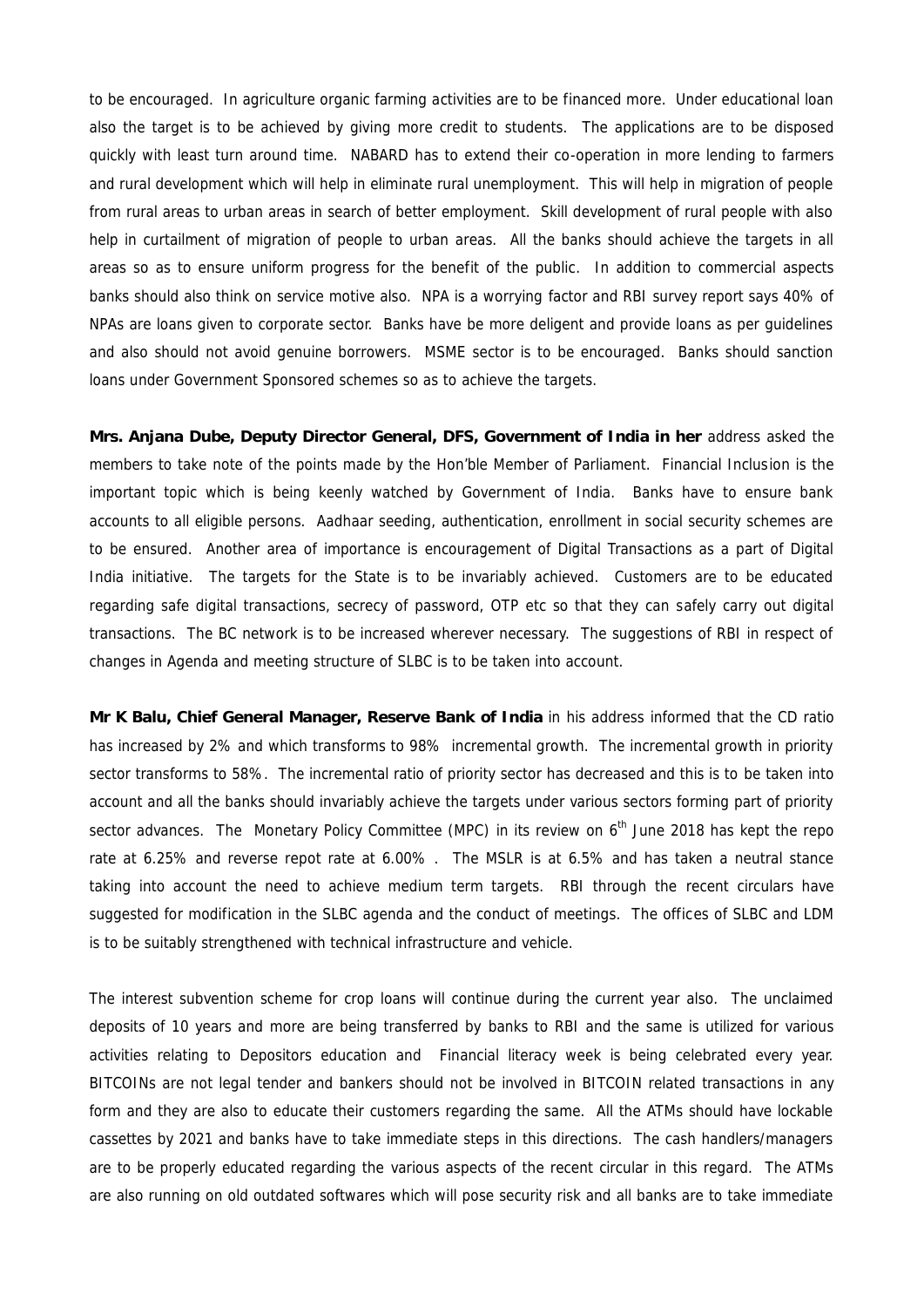steps to update the software. The Financial literacy week is being celebrated by RBI on pan India basis in the month of June and all the banks are extending their fullest co-operation. The limit for considering housing loan units under priority sector have been increased. The common service centres can also provide banking related services. The concerns of pensioners are to taken into account and these are to be resolved quickly. The credit flow to MSME sector as per the recommendations of PM's task force is to be informed by the banks for review in the SLBC meetings.

**Mrs Padma Raghunathan, Chief General Manager, NABARD** in her address informed that banks have to concentrate more on term lending under agriculture. Eventhough there has been increase in quantum over the previous years the target for term loans are also to be achieved. NABARD is developing various projects in this direction to help the banks to finance more term loan projects. The area development schemes of Quill farming and Dairy development are such schemes that can be utilized for achievement of the targets. The DEDS scheme will continue to be operation for the current year also and the subsidy would be available on first come first served basis and is to be claimed thorugh "Ensure portal". Incase of Interest Subvention Aadhaar seeding is being made compulsory. Banks have to extend their co-operation in providing the datas regarding KCC so that the same can be entered in the Government of India portal. E Sakthi is operational in Puducherry and it is a very important tool for SHG financing. If all the details have been captured it will of immense help to the banks. Help of BCs is being enlisted for updating of all the details of SHGs. NABARD is providing incentive of Rs.2000/- for every Joint Liability Group formed. Grant is also available for solar energy schemes for VSAT connectivity in BC locations under FIF which is to be utilized. NABARD is taking various initiatives in skill development by providing grants to the RSETIs. Training programmes are being conducted in co-ordination with RIVER in various animal husbandry projects. NABARD is playing active role in development of UTP by providing grants through RIDF funds and also in various projects of Government and other NGOs. DDM, NABARD can be invited to Branch Managers meeting being conducted by various banks to explain the projects available. She requested banks to fully utilize the schemes of NABARD for overall development.

**Shri V Candavelou I A S, Secretary (Finance), Government of Puducherry in** his address informed that the work of banks during the Gram Swaraj Abhiyan is praiseworthy. The saturation has been achieved. Banks are performing well and have achieved the targets under ACP. The targets under various sectors have been surpassed. Banks have to ensure achievement of target under education loan also. The admission season is going to start and banks should be more proactive in considering education loans . Banks have major role to play in Digital transactions. A target of 5 crore transaction have been given to UTP under various Digital modes of transaction and banks have to encourage their customers to move to digital transaction platform All the Government transactions have been carried out though digital mode. All banks should actively participate in PMAY plus Scheme. Banks have to adequately finance the housing sector. The swach Bharat initiative of Government of India is another area banks can actively participate for the welfare of the people.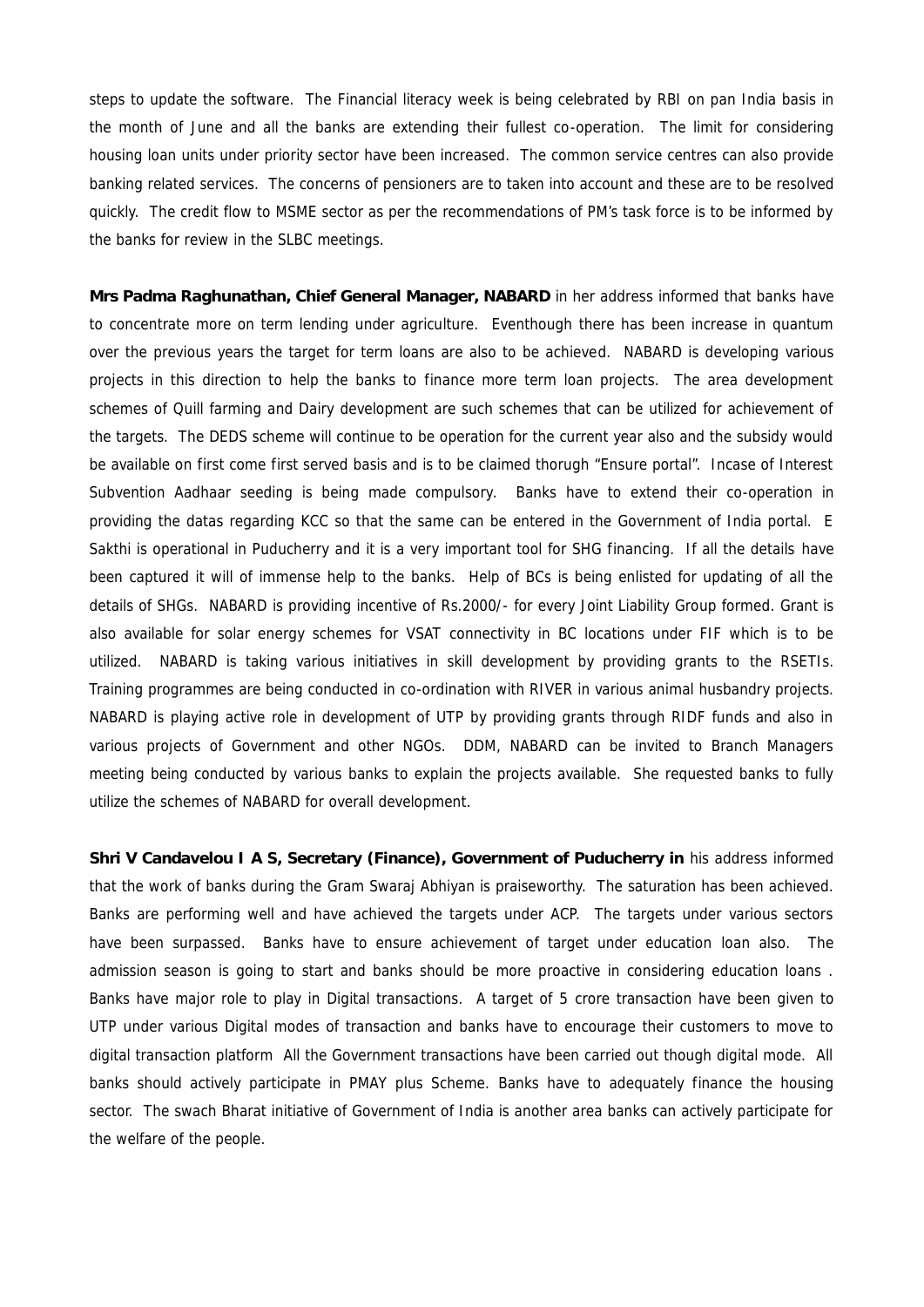**Mr. V Narayanasamy Hon'ble Chief Minister, Government of Puducherry** in his speech congratulated the banks for their day to day improvement in their activities for development of the State. Banks are doing good service to consumers but some areas need improvement. Allround development will only help in overall growth of the state. So banks have to strive to achieve the targets in all the areas and also contribute to other development activities of Government of Puducherry. Agriculture is an important sector that requires greater role of the banks as it helps in development of rural areas. New activities among the existing farmers is to be financed. Their income is to be increased. Organic farming is being taken-up in large scale and it is to be encouraged. Under housing sector 1850 new dwelling are being tragetted by the Government and the central subsidy and state Government subsidy are being utilized for providing Rs.2 lakhs per dwelling unit but this is not sufficient. Banks have to step in and provide the Housing loans under PMAY.

Education loans are also provided by banks to students. Timely and adequate coverage is to be ensured. Targets are to be achieved. Puducherry is a Higher education Hub and the placement record of students of colleges of Puducherry is also very good. In addition to engineering graduates students from other fields are also are graduating every year. They have to be provided with different skill sets to improve their employability. Government of Puducherry has also conducted job fair recently in which 3000 students participated and placement was provided to 1600 students. Students are also to be encouraged to take up self employment ventures. The repayment rate of SHG loans is more than 75% and they have to be provided with loans .

The swach Bhart intiative of Government of India requires funds and UTP is a revenue deficit state and banks have step in by providing funds under CSR funds which is to be 3%. The performance by banks under Mudra Scheme is good and this helps young persons to start new ventures whereby generating employment, small industries are started and encourages make in India concept. Under MSME sector people are taking loans from private money lenders which decreases their profits, Banks should meet the capital requirements of the MSME industry. These industries provide employment to rural population. Tourism sector is growing and more than 1000 new hotels have come up in the last 2 years but this is also inadequate during the weekends. Government is taking all possible steps to fulfill the needs of the tourist. Hotel rooms are not adequate to cater to these tourists. More entertainment related hotel projects are needed to cater to the increasing tourist arrival. Banks have to finance more to new hotel projects.

For increasing the milk production in UT of Puducherry Government is planning for purchase of milch animals and support of banks is required to finance women for purchase of these milch animals and women would be repaying the loans promptly. Smart-city project is an important venture which helps in development of infrastructure and Government has also formulated drinking water and health education schemes which also requires support in the form of loans. He requested banks to provide adequate finance to Agriculture and industry sector also so as to ensure all round development of the State.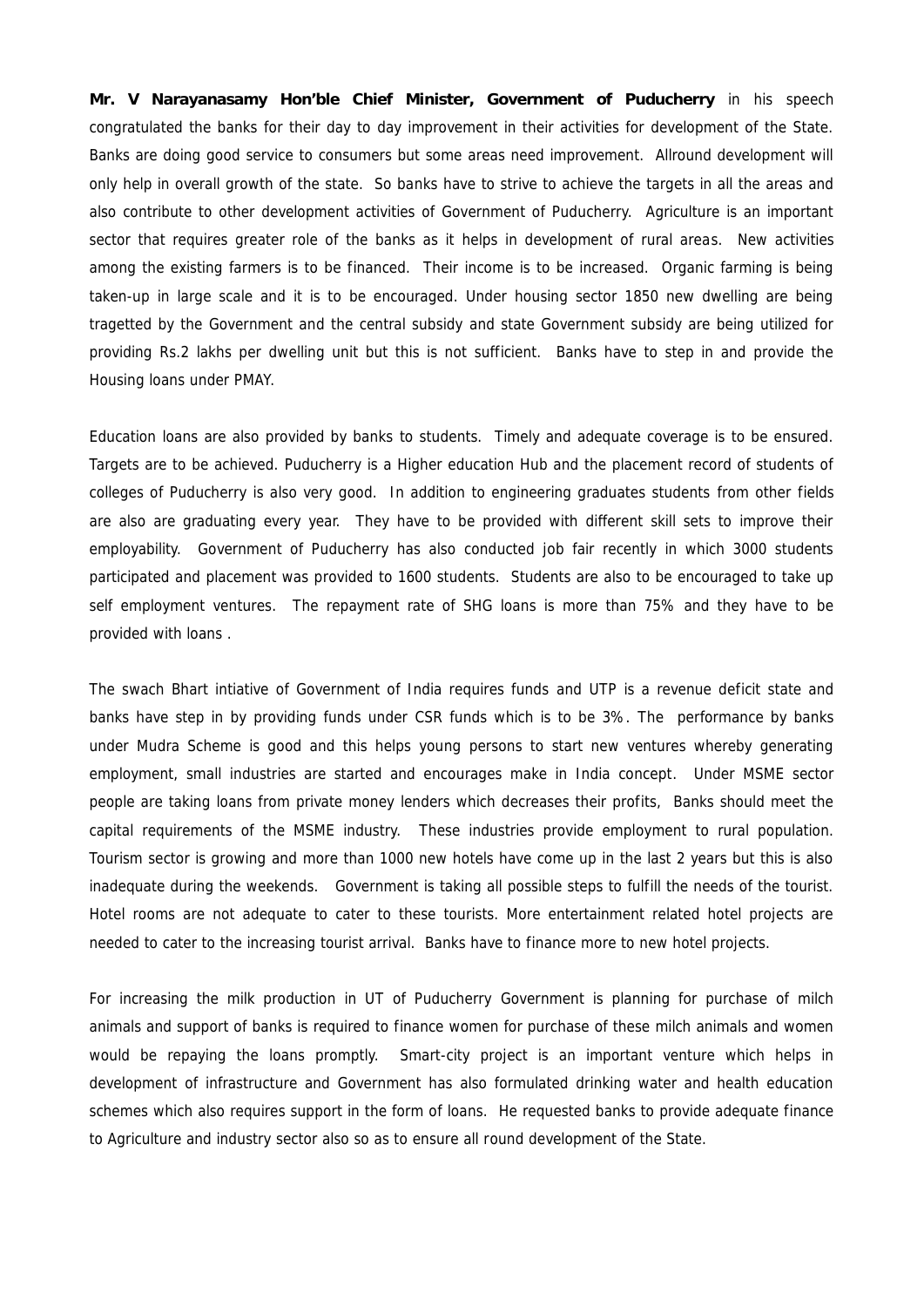**Mr. B Veeraraghavan,** Deputy General Manager and SLBC Convenor presented the agenda items for discussion

**AGENDA: 1 Confirmation of minutes of the SLBC Meeting held on 09.03.2018** The minutes of the SLBC meeting held on 09.03.2018 was confirmed by the forum.

**AGENDA: 2 Review of follow up action taken on the decisions of the earlier meeting**

**2.1. DRDA-Allotment of Land for Indian Bank Self Employment Training Institute (INDSETI).** The forum was informed all formalities have been completed for the transfer of land from Department of Health and Family Welfare Services to Department of Rural Development (DRDA) for allotment of the land for building infrastructure for INDSETI, Puducherry. The MOU would be signed shortly.

(Action – DRDA, INDSETI)

#### **AGENDA: 3 – New Issues**

### **3.1 Revamp of Lead Bank Scheme**

The forum was informed that Reserve Bank of India has recently issued circular regarding revamping of Lead Bank Scheme. It has been informed that State Level Bankers Meetings should primarily focus on policy issued with participation of only the senior functionaries of the banks/Government Departments. All routine issues may be delegated to subs-committee(s) of the SLBC. A steering sub-committee may be constituted in the SLBC to deliberate on agenda proposals from different stakeholders and finalise a compact agenda for the SLBC meetings. The revised agenda and management of data follow of MIS and other guidelines of BLBC meetings etc are placed for information of the forum. The next meeting would be as per the revised agenda and the co-operation of all the members is hereby requested for the same. Banks were requested to ensure data flow as per the revised scheme.

The forum was also informed of the constitution of Sub-committee of SLBC consisting of SLBC, Convenor, RBI & NABARD representatives, Senior Officials of Agriculture, Industries, Planning, DRDA, LAD, DIC, PKVIB, Fisheries and Animal Husbandry Departments. Apart from Lead Bank, Indian Bank Senior Officials of SBI, IOB, PBGB, Canara Bank, PSCB, LVB would also be the members. Officials of other departments and banks would be invited to the meeting as per the requirements and issues for discussion. All the members are requested to take note of the same.

### **3.2 Pradhan Mantri Awas Yojana (PMAY)**

The convenor informed that in the SLBC meeting held on 27.12.2017, the forum has approved the unique scheme called PMAY-Puduvai Plus for EWS/LIG for implementation in UTP. A meeting to discuss the finer details of the same was held on 11.05.2018 and the minutes of the meeting is placed for information of the forum. The applications under the scheme would be forwarded to concerned banks shortly and banks are requested to consider the applications as per guidelines. All banks were requested to share the details of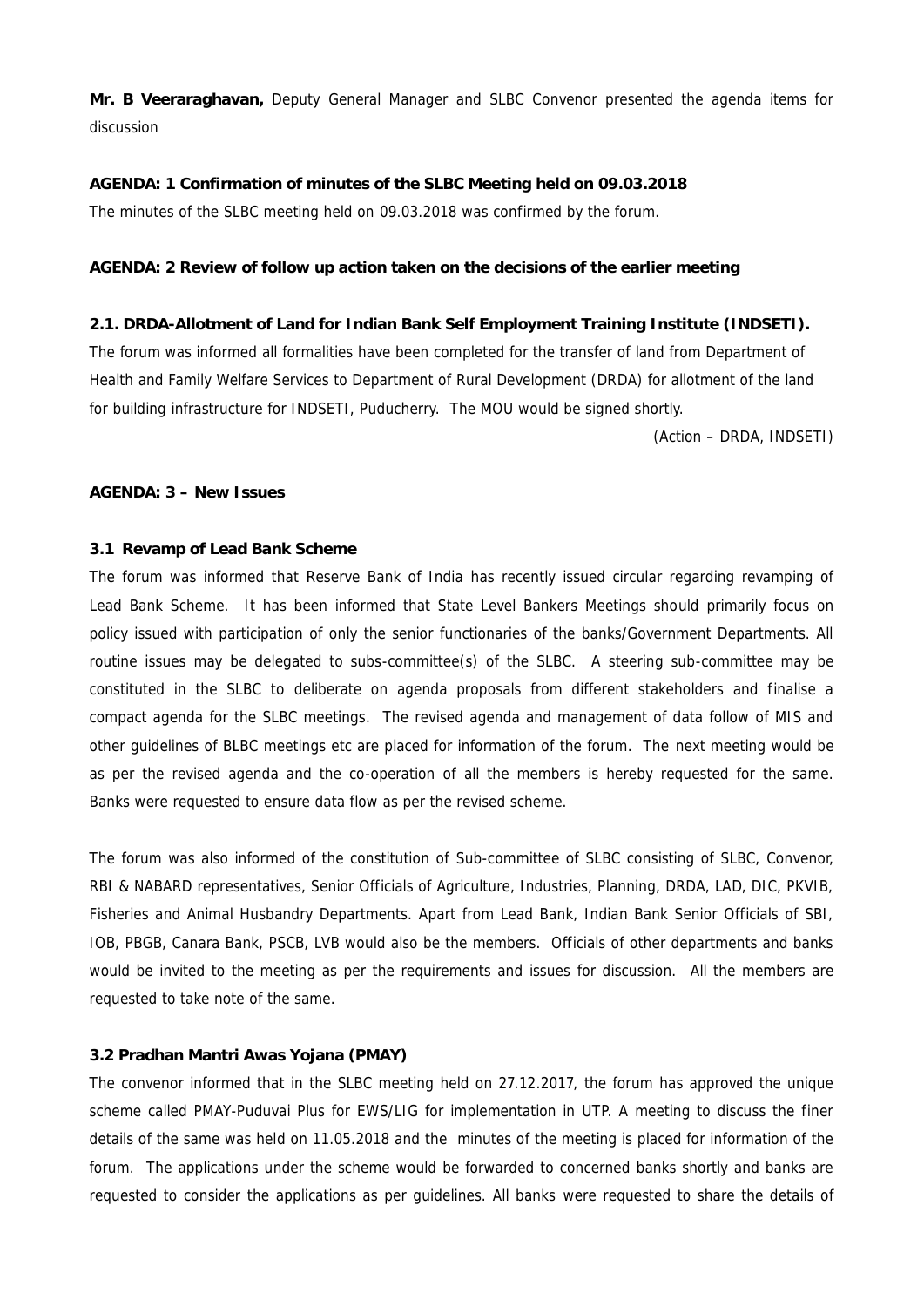loans granted under PMAY-EWS/LIG and MIG I/II with Lead Bank for effective monitoring at SLBC. As per the information received from banks more than 278 housing loans have been found eligible under PMAY CLSS under MIG category.

(Action – All banks)

## **3.3 Gram Swaraj Abhiyan**

The forum was informed of the recent Government of India initiative of "Gram Swaraj Abhiyan" from 14.04.2018 to 05.05.2018 in 21058 villages with large number of poor households to provide universal coverage under identified programmes, inter alia, including three financial inclusion related schemes – namely Pradhan Mantri Jan Dhan Yojana (PMJDY), Pradhan Mantri Jeevan Jyoti Bima Yojana (PMJJBY) and Pradhan Mantri Suraksha Bima Yojana (PMSBY). Initially 10 villages in UT of Puducherry were identified and allotted to the banks as per PMJDY survey allocation. Government of India has requested to conduct the campaign involving the BCs and other field level functionaries, NGO, SHG members etc in order to ensure 100% saturation of account opening (Opening of accounts to all adult members of the household) and enrollment of maximum eligible members under PMJJBY and PMSBY by undertaking wide publicity. High level officials from Government of India were available during the campaign and visited all the villages to have first hand information of the progress in the campaign. Subsequently, Department of Financial Services requested all the Convenors of SLBC in UTs to cover entire geographical area under Gram Swaraj Abhiyan. All the banks were informed of the same and with the involvement of all the staff and field level functionaries have ensured achievement of 100% saturation of bank accounts and enrolled eligible persons under social security schemes. The targets set by the banks were achieved and reports were submitted to Government of India. With the wholehearted involvement of all the banks, Government departments, other field level functionaries and co-operation of general public the campaign was a grand success.

## **3.4 Financial Literacy Week**

The forum was informed of the initiative of Reserve Bank of India for conduct of "Financial Literacy Week" (FLW) across the country from 04.06.2018 to 08.06.2018 and the theme for the current year was "Consumer Protection". The theme is selected to create awareness among the consumers of financial services about their rights, responsibilities, good practices and grievances redressal mechanisms in a fast changing digital financial landscape. Financial literacy posters and flyers were sent to be bank branches by the respective controlling offices. All bank branches were required to display A3 size posters on the four messages in a prominent place inside the branch premises. These posters will continue to be displayed for at least six months in the branch premises even after the Financial Literacy week is over. The flyers may be distributed to the customers during the FL Week. Banks in UT of Puducherry have conducted Financial Literacy Week. SLBC, Convenor, Lead District Manager, Counselor, FLC and Director, INDSETI also participated in the FLW conducted in various places.

#### **3.5 BC Certification Framework**

Convenor informed the forum that Indian Banks' Association vide their letter have informed that in the 1st Bi-Monthly Monetary Policy of 2016-17 wherein Governor, RBI emphasized the need for strengthening the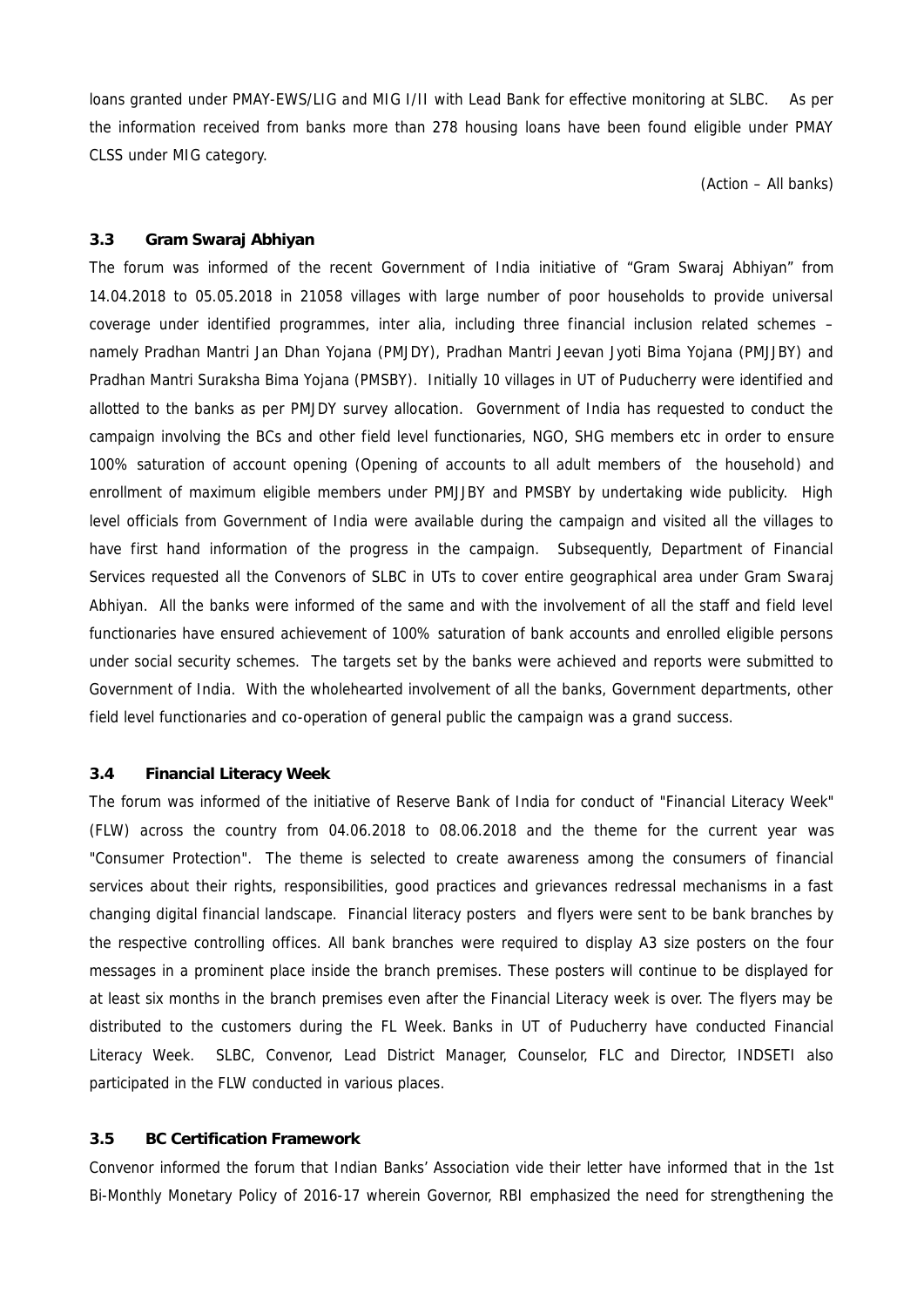Business Correspondent (BC) infrastructure. In view of the same they are in the process of deciding the contours of Advanced Level Certification. All the members were requested to be guided accordingly.

## **3.6 Policy changed in CGTMSE**

Major policy changes initiated by Credit Guarantee Fund Trust for Micro and Small Enterprises informed through their letter to enhance the ease of access to credit by MSEs. was placed for information of the members.

## **3.7 National Payment Service Platform – PayGov**

The forum was informed of the various services that have been added to the National Payment service platform PayGoV with the view to encourage Digital payments towards becoming a less cash economy.

## **AGENDA: 4. Pradhan Mantri MUDRA Yojana (PMMY) & Stand-up India Scheme**

Banks in Union territory of Puducherry have been providing loans for starting self employment enterprises under appropriate scheme of MUDRA. As per the details available in Mudra Portal banks part of SLBC have disbursed an amount of Rs. 289.37 crores during the year 2017-18 as against the annual target of Rs.208 crores whereby for the third year in succession surpassed the target. All the banks are requested to continue to provide timely and adequate assistance to such candidates depending on their needs and eligibility. The overall achievement in UTP as per MUDRA website is Rs.874.50 crores (including MFI & NBFCs)

## **Start up India / Stand up India Programme (SUIP)**

As per the scheme, 118 borrowers were sanctioned SUIP loans. All Banks were advised to ensure sanctioning of loan under Stand-up India Scheme.

(Action – All banks)

## **PMMY - Mudra – 3rd Anniversary event meeting with Hon'ble Prime Minister of India.**

The forum was informed of the 3<sup>rd</sup> anniversary event of MUDRA/PMMY wherein four beneficiaries from UT of Puducherry had interaction with Hon'ble Prime Minister of India at Delhi. During the visit the beneficiaries also interacted with Hon'ble Vice-President and Hon'ble Union Minister for MSME at Delhi. The successful implementation of the scheme in UT of Puducherry was very much appreciated by high level dignitaries.

Hon'ble Prime Minister also interacted with Mudra loan beneficiaries through Video Conference facility on 28.05.2018. Beneficiaries from all region of UT of Puducherry were selected and were present during the Video conference interaction on that day.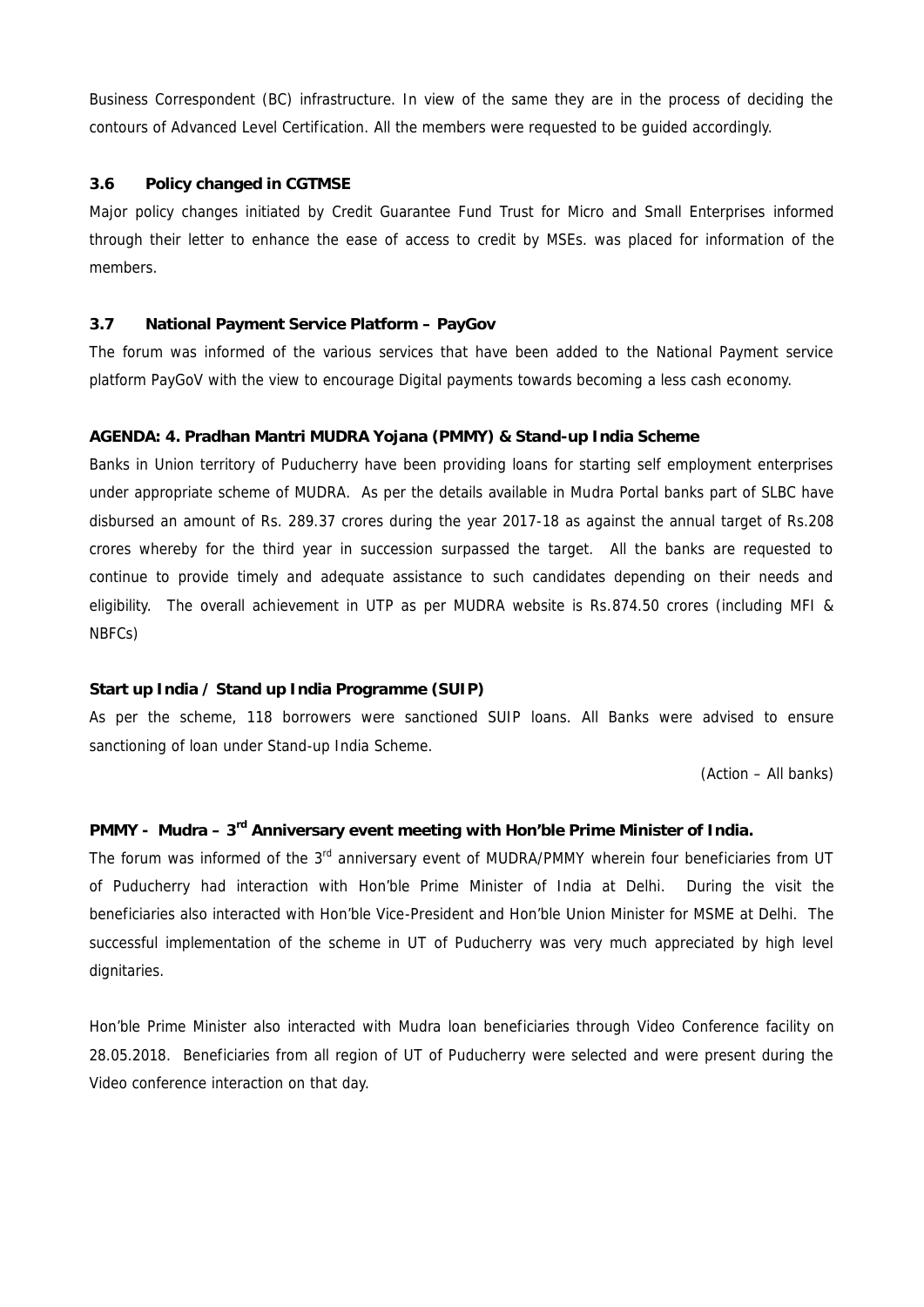#### **AGENDA: 5 – PMJDY & DBT**

The forum was informed that under Pradhan Mantri Jan Dhan Yojana (PMJDY) Banks continue to open accounts to new members of the households. While opening new accounts Aadhaar and Mobile numbers are to be simultaneously seeded to the accounts. The Aadhaar is to be authenticated and facility for the same is to be set up by the banks. As per the information received from Government of India the status of Aadhaar authentication in banks accounts of UT of Puducherry is only 50% even-though the Aadhaar seeding percentage is 84%. Mobile seeding in UTP is placed at 92%. All banks are requested to continue the Aadhaar and Mobile seeding in SB accounts especially for beneficiaries of various schemes and also to the willing account holders after obtaining the consent form as per guidelines. Aadhaar seeding and mobile seeding will facilitate transfer of DBT benefits and also help in furtherance of digital payment and transactions in the account. The forum was informed of the salient points of directions issued by Government of India on the above subject.

**The forum was informed of the contents of the letter from DFS** that government grants/welfare benefits credit to small accounts are not allowed by some banks thus leading to denial of benefits to small account holders due to reasons of accounts being dormant / inoperative. They have requested banks to assign separate code to accounts opened for crediting of benefits so that stipulation of inoperative/dormant accounts due to non-operation does not apply while crediting proceeds.

#### **Direct Benefit Transfer & Payment of Old Age Pension**

The forum was informed that in UT of Puducherry, in addition to identified Central Government Schemes, DBT is also implemented for State Government Schemes especially Old Age Pension. Banks have engaged more than 100 BCs to ensure payment of the pension amount to the beneficiaries at their doorstep without any difficulty especially to the very old, disabled beneficiaries etc who are not in a position to visit the bank branches to draw their pension. Banks were requested to take immediate steps to identify and engage more BCs to their branches in UTP so that pension amount can be paid to these pensioners as requested by the Government of Puducherry. The BC services were also started through select CSCs in Puducherry town area on pilot basis and it is also being planned to start shortly at Karaikal Town area Common Service Centres run by Government of Puducherry with the placing of PoS machines with the facility to deposit, withdraw and do transfer transaction through AEPS, so as to render all banking services at CSCs. Banks were requested to send the updated details regarding BCs engaged by the banks and also the details of pension paid to the beneficiary to lead bank to submit the consolidated claim to Government of Puducherry for payment of the eligible commission.

## **Promotion of Digital Banking in all area including villages**

As per Government of India guidelines, banks were requested to conduct awareness camps in all Service Area villages and urban wards to promote cashless transactions among the public. The focus is to be more on BHIM applications. BHIM-Aadhaar application, Dynamic and Static Bharat QR Code promotion. All the banks are requested to inform the details of digital transactions to Lead Bank so as to consolidate and provide the details to Government. (Action – All banks)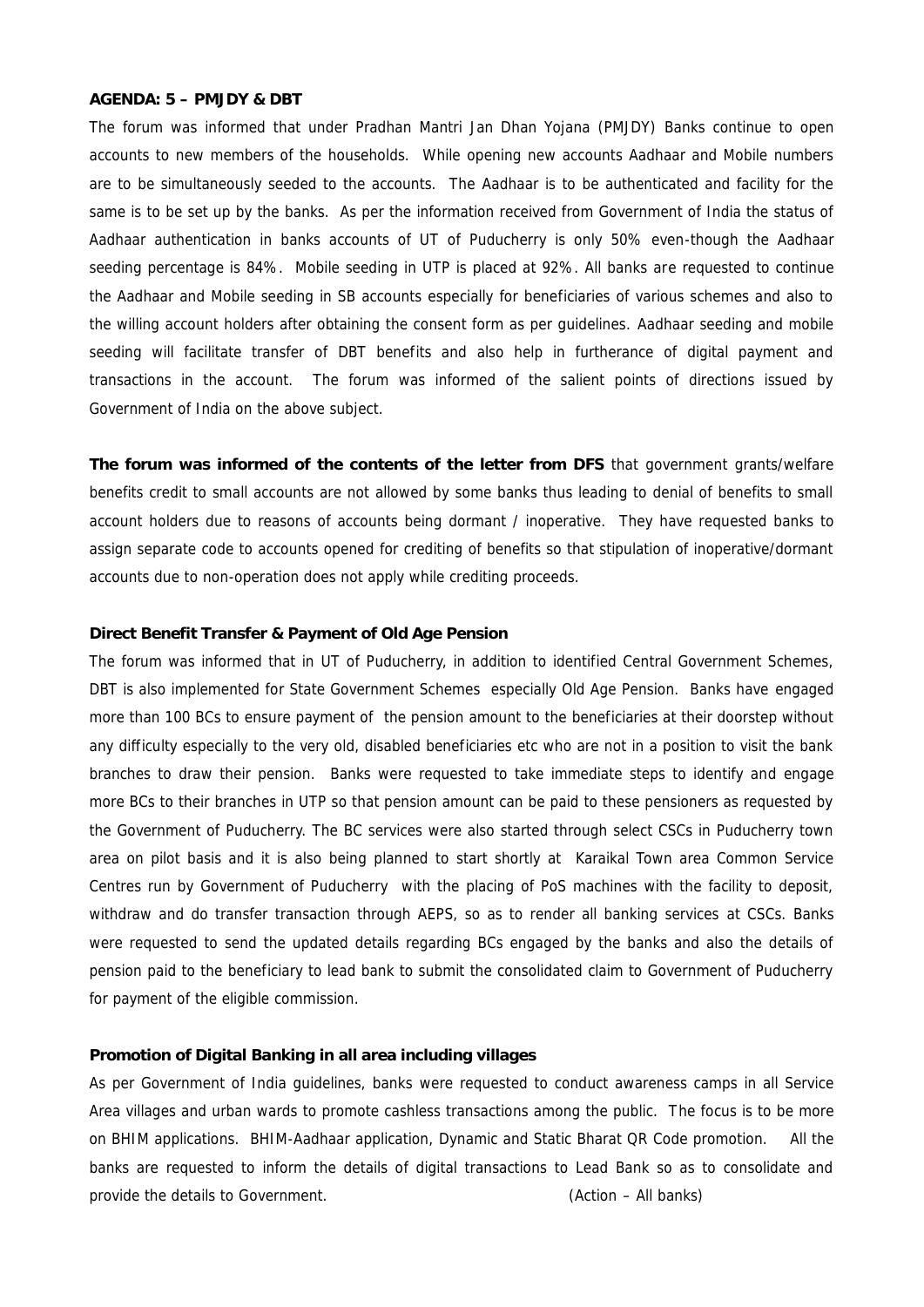### **AGENDA: 6 – Enrollment under 3 Social Security Schemes**

The convenor informed of the latest position of enrolment under PMJJBY, PMSBY and APY and were requested to continue their efforts to enroll all the eligible beneficiaries under these 3 social security schemes. With regard to APY various campaigns are being conducted by PFRDA to bring at least 2% of eligible Indian population under APY ambit. Banks in UTP are also actively participating in the campaigns. (Action – All banks)

#### **Agenda 7 - FINANCIAL LITERACY AND TRAINING**

The Deputy General Manager informed the members Financial literacy is a part of the mission mode objective of PMJDY and all the banks are providing the same by conducting various meeting and programmes in their branches and service area villages of rural branches. With the view to encourage Digital transactions the various modes of cash less transactions to be explained in the financial literacy programmes. Rural branches have conducted 752 programmes upto March 2018, From 28.03.2009 to March 2018, 8627 clients have visited FLCC and availed counseling services provided by them. During the year 2017-18, FLC has also conducted 43 Going Digital camps, 86 target specific camps upto March 2018.

**Indian Bank Self Employment Training Institute (INDSETI) -** A total of 205 programmes have been conducted by the institute up to March 2018 in which 5571 candidates were trained in various skills to start self employment ventures and build their financial capabilities. Off-campus training programmes are also being conducted.

INDSETI was awarded as the best training institute (First Prize) by Ministry of Rural Development, Government of India and the award was received by General Manager (RBD/FI), Indian Bank and Director, Indseti, Puducherry from Shri Narendra Singh Tomar, Hon'ble Union Minister of Rural Development & Panchayat Raj and Shri Raghubar Das, Hon'ble Chief Minster of Jharkand at the National level Aajeevika evam Kaushal Vikas Diwas function held at Ranchi on 05.05.2018 as a part of Gram Swaraj Abhiyan. All the members were requested to fully utilise these facilities.

(Action –FLC, INDSETI & All banks)

## **Agenda 8 - Review of performance of Banks in U.T. of Puducherry**

As at the end of March 2018, there are 271 bank branches in UTP covering 42 banks. Per branch population for UTP works out to 4605 and for Karaikal it is still less at 4004. The position of deposit and Advances as on March 2018 was placed at Rs.15936.86 Crores and Rs.11490.20 Crores respectively. Year on Year Growth in deposit was 8.68% and advances were 12.11% over March 2017. CD Ratio of UT is placed at 72% as on March 2018. Banks were requested to speed up their lending so to improve the CD ratio.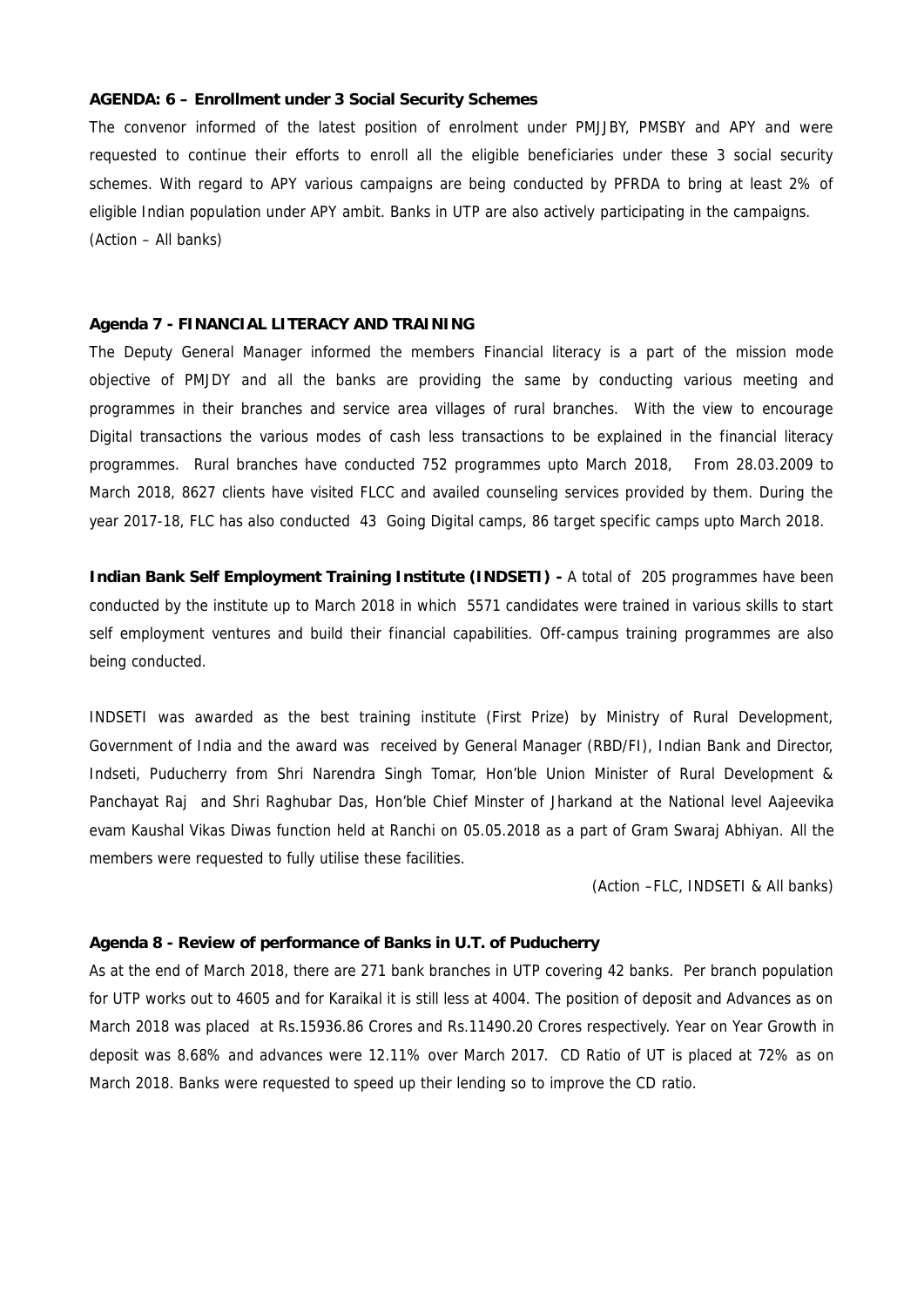### **AGENDA 9 - Review of Performance under Annual Credit Plan 2017-18**

The aggregate Credit disbursement during the year 2017-18 amounted to Rs.2718.99 Crores against the target of Rs. 2637.27 crores, which is 103.10% achievement. The achievement under agriculture is 104.88%. All the banks were requested to continue their good performance in the current quarter also.

(Action – All banks)

#### **Agenda 10** - **Flow of Credit to Agriculture**

The Yearly target for agricultural credit by banks is Rs.1162.63 crores to 119810 accounts. During the year 2017-18, banks have disbursed an amount of Rs.1219.41 Crores to 125540 accounts. There is also increase in disbursement to investment credit. Banks are requested to disburse more and give thrust for investment credit projects under agriculture and allied sector to achieve the targets for MTL. Banks are also requested to cover all notified crops in notified area under Pradhan Mantri Fasal Bima Yojana (PMFBY) in view of availability of premium subsidy.

(Action – All banks)

**Agenda 11 - Performance under Housing, Educational loan and NFS loan.**

The forum was informed of the disbursement made during the review period under Housing loan which was at Rs.151.90 Crores covering 1796 accounts. Banks in UTP have disbursed loan assistance to 1516 students for a sum of Rs.31.14 Crores. Under the MSME sector credit flow was to a tune of Rs.586.43 Crores. Banks were informed that under other priority sector, targets have been assigned to banks for Export Credit, Renewable Energy and Social Infrastructure also. All the banks are requested to classify the advances accordingly and report the same so as to present the details for review. All banks were requested to enter the eligible PMAY loans in the PMAY CLSS portal.

(Action – All banks)

#### **Agenda 12 - Disbursement to Women, Minorities and SC/ST Community.**

Convener informed that the banks have disbursed an amount of Rs.120.14 Crores to 13149 beneficiaries of minority communities during the period under review. The disbursement to SC/ST communities was Rs.84.07 Crores covering 9227 accounts. During the period under review 26266 women beneficiaries have been provided with credit to the tune of Rs.211.26 Crores.

(Action – All banks)

**Agenda 13 - Performance under Kisan Credit Card, SHG Credit Linkage and Joint liability groups.**

Banks in UTP have issued 10274 new KCCs and extended credit assistance of Rs.87.86 Crores during the year 2017-18. During the period under review 711 new SHGs have opened bank accounts 2564 groups were credit linked to the tune of Rs.75.58 Crores and 1080 groups' availed repeat finance amounting to Rs.27.24 Crores. Banks in UTP have extended credit to 928 Joint Liability Groups (JLGs) amounting to Rs.1942 Lakhs. The forum requested the banks to actively participate in SHG and JLG financing. The forum requested the banks to inform the details of active SHG groups so that a database can be created in E sakthi platform for follow-up by the banks. The targets for JLG financing was informed to the forum.

(Action – All banks)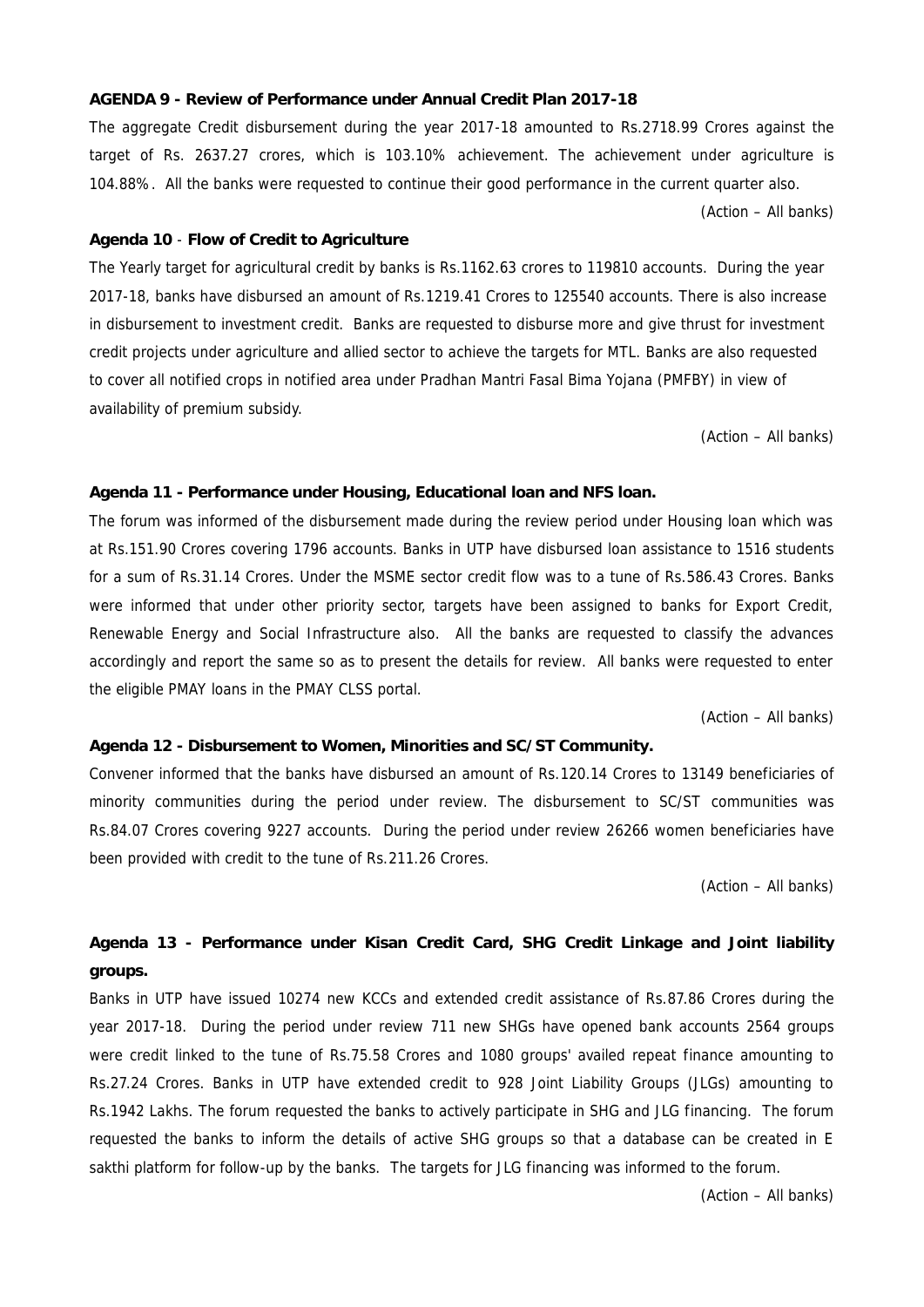**Agenda 14 - Performance under Government Sponsored Schemes in UT of Puducherry** Applications are being submitted through online mode under PMEGP by the beneficiaries. Banks are requested to log in online to view the status of the applications and update the sanction details. Under PMEGP as on 31.03.2018, 46 applications have been sanctioned with margin money utilisation of Rs.67.19 lakhs. Under MUPSES banks have sanctioned 173 applications as against the target of 480. All the banks are requested to follow the RBI time norms in disposal of applications. Banks are requested to claim subsidy and to send utilization certificates to the line departments then and there. DAY-NRLM and DAY-NULM loans are also eligible for Interest Subvention Benefits. The targets for 2018-19 under PMEGP and DAY-NRLM were informed to the members.

(Action – Line Departments & banks)

**Agenda 15 - Review of Recovery Performance under Government Sponsored Schemes** The forum was informed that the rate of recovery recorded under Priority Sector was 76%. The comparative details of NPA as on the same time last year and current quarter was also informed to the members. All the banks were requested to furnish full and complete DCB and NPA details.

**Agenda 16 – Submission of LBR 2 and LBR 3 Returns**

SLBC convener requested the member banks to continue their co-operation in ensuring correct and timely submission of Lead Bank Returns.

**Agenda 17 – Success Stories**

**Success stories of an entrepreneur were presented for information of the forum.**

Mr.E Ananthanan, aged 38 is a graduate in Business Administration. After his graduation, he worked for some time in insurance sector and later he has joined in Export management Course. After taking this course he had got an idea of starting his own business. Initially he was doing trading business and finally entered in manufacturing business. He is manufacturing various products of *Vettivera (Vetiveria zizanioides )* and *their by* products which has got more of export value. Through his own friend, he came to know about PMEGP scheme and got financial assistance under the scheme.

The entrepreneur talked briefly about their experience before and after start of self employment venture and the hand holding support provided by Bank, Government Departments and training provided by **INDSETI** 

The meeting concluded with vote of thanks by Mrs. Margertette Lalettia, Chairman, PBGB, Puducherry.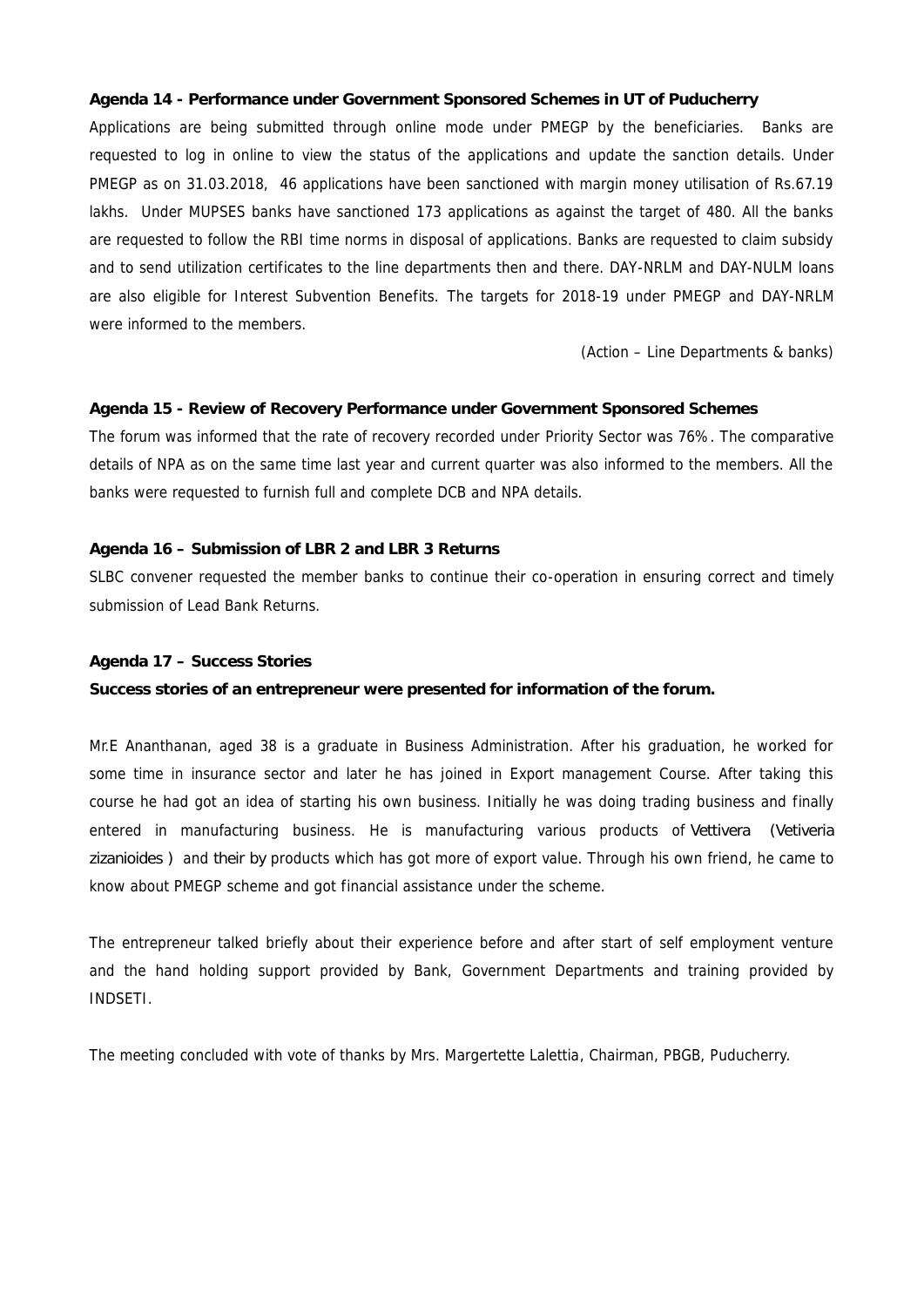# **List of participants of the SLBC convened on 25.06.2018**

| S.No. | Name (Sarvashri)   | Designation                  | Institution                   |
|-------|--------------------|------------------------------|-------------------------------|
| 1.    | V Narayanasamy     | Hon'ble Chief Minister       | Government of Puducherry      |
| 2.    | N Gokulakrishnan   | Hon'ble Member of Parliament | Government of Puducherry      |
| 3.    | M K Bhattacharya   | <b>Executive Director</b>    | Indian Bank                   |
| 4.    | V Candavelou I A S | Secretary (Finance)          | Government of Puducherry      |
| .5    | Anjana Dube        | Dy. Director General         | DFS, MOF, Government of India |
| 6.    | K Balu             | Chief General Manager        | RBI, Chennai                  |
| 7.    | Padma Ragunathan   | <b>Chief General Manager</b> | NABARD, Chennai               |
| 8.    | D Devaraj          | General Manager              | Indian Bank, Chennai          |
| 9.    | B Veeraraghavan    | DGM, SLBC Convenor           | Indian Bank, Puducherry       |

# **BANKS/FINANCIAL INSTITUTIONS**

| S.No. | Name (S/Shree)      | Designation                     | Bank                     |
|-------|---------------------|---------------------------------|--------------------------|
| 1.    | Deepa S Raj         | Director, DEAP                  | Reserve Bank of India    |
| 2.    | S Sathish Kumar     | Deputy General Manager          | Reserve Bank of India    |
| 3.    | V Masher            | Deputy General Manager          | <b>NABARD</b>            |
| 4.    | J Margaret Laetitia | Chairman                        | PBGB                     |
| 5.    | J Balakrishnan      | Chief Regional Manager          | <b>IOB</b>               |
| 6.    | M Ramasami          | Regional Manager                | <b>SBI</b>               |
| 7.    | K Edwin Paul        | Assistant General Manager       | <b>UCO Bank</b>          |
| 8.    | R Ezhilarasan       | Deputy Zonal Manager            | Dena Bank                |
| 9.    | Uma Gurumurthy      | Assistant General Manager       | <b>NABARD</b>            |
| 10.   | S Thiyagarajan      | Assistant General Manager       | Reserve Bank of India    |
| 11.   | Vinayak Navghare    | Assistant General Manager       | <b>SIDBI</b>             |
| 12.   | S Chandrasekar      | Lead District Manager           | <b>Indian Bank</b>       |
| 13.   | N Kannan            | Divisional Manager              | Canara Bank              |
| 14.   | S R Tagore          | Chief Manager                   | Bank of Baroda           |
| 15.   | R K Sinha           | Chief Manager                   | Bank of Maharashtra      |
| 16.   | C D Maharana        | Chief Manager                   | Union Bank of India      |
| 17.   | S K Vasantha Kumar  | Chief Manager                   | <b>Corporation Bank</b>  |
| 18.   | S Ganesh            | Chief Manager                   | Tamilnad Mercantile Bank |
| 19.   | Joyal John          | Chief Manager                   | South Indian Bank        |
| 20.   | Dinesh Shetty       | Chief Manager                   | United Bank of India     |
| 21.   | A R Thangam         | Chief Manager                   | Central Bank of India    |
| 22.   | V Sekar             | <b>Chief Manager</b>            | Catholic Syrian Bank     |
| 23.   | A S Kanagi          | <b>Chief Manager</b>            | Bank of India            |
| 24.   | S Loganathan        | Counsellor                      | FLCC, Puducherry         |
| 25.   | P Augilane          | Director                        | INDSETI, Puducherry      |
| 26.   | S Sundaram          | Senior Manager                  | <b>Indian Bank</b>       |
| 27.   | R Boobalan          | Senior Manager                  | Punjab National Bank     |
| 28.   | S Manoharan         | <b>Assistant Vice President</b> | Equitas SF Bank          |
| 29.   | N Thiyagarajan      | Assistant Vice President        | Yes Bank                 |
| 30.   | Meenakshi Sundaram  | Assistant Vice President        | Federal Bank             |
| 31.   | Manish Gupta        | Senior Manager                  | Central Bank of India    |
| 32.   | S Rampratap         | Senior Manager                  | Andhra Bank              |
| 33.   | T K Madhumeena      | <b>Branch Manager</b>           | <b>ICICI Bank</b>        |
| 34.   | R Ponnuchamy        | Manager                         | Allahabad Bank           |